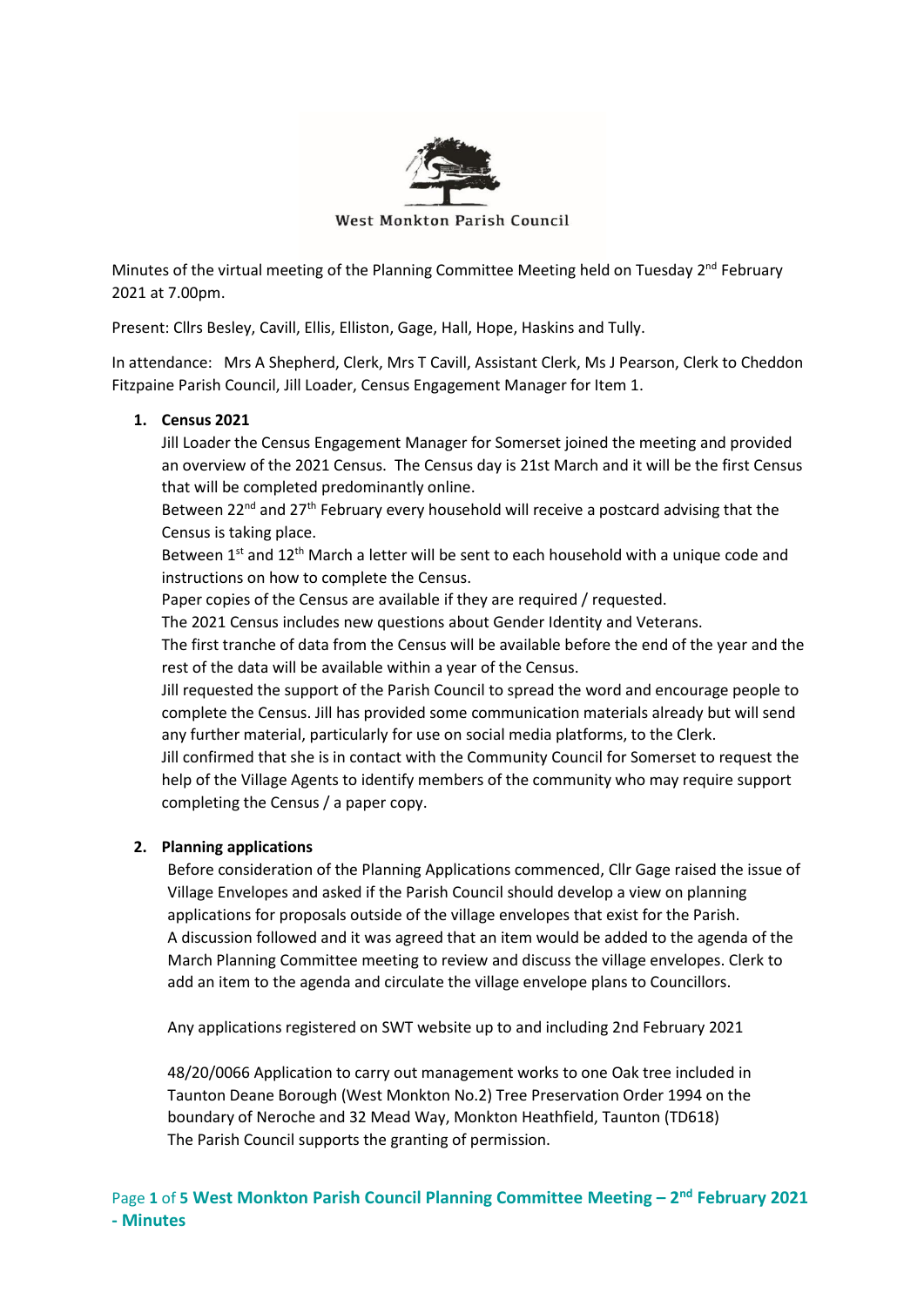Planning Enforcement

71/48/20 – Non-compliance with conditions 6 and 7 to planning permission ref 48/15/0053 update

Clerk provided an update. The drainage remedial work in Furs Close is complete. The surfacing work should commence imminently. Cllr Gage confirmed that work to all the parking bays is now taking place.

Replacement of Trees at The Willows, Redhill, West Monkton

Clerk confirmed that she had reported to Planning Enforcement that the trees in relation to the permission had not been replanted as per the conditions. Planning Enforcement have responded to confirm that David Galley, Tree Specialist at SWT had received pictures of the replacement trees in 2013 and was therefore content that the condition had been complied with.

#### Orchard boundary hedge re-planting

Clerk confirmed that she had followed the re-planting of the hedge up with Persimmon and a response is awaited.

#### MH1 SUDS / Attenuation Ponds

Clerk confirmed that following communication with SCC as the LLFA, an inspection of the attenuation ponds had taken place and the inspection concluded that they are not working sufficiently. SCC has passed the report to Planning Enforcement to take forward.

Cllr Hope reported that there may be an obstruction in Dyers Brook, possibly as a result of the sewerage works.

Cllr Elliston asked if there was a way of keeping a log of planning conditions, particularly in relation to tree planting requirements, to ensure that conditions are complied with and when they are not that they can be reported to Planning Enforcement. It was agreed that a log of planning conditions should be kept by the Parish Council. Clerk / Assistant Clerk to develop.

48/20/0065 Erection of a two storey extension to the side, single storey extension to the rear and porch to the front of Mill Cottage, Coombe, West Monkton. Assistant Clerk advised that revised plans had been submitted in relation to the proposal with the rear extension reduced from 4m to 3.3m in depth and a reduction in the height of the roof by 170mm.

The Parish Council had no further comments to make on the proposal.

## **3. Community Engagement**

Clerk outlined the investigation work that she had carried out on the Wincanton Window website should the Parish Council wish to develop a similar website for West Monkton. Clerk confirmed that a link to the website had been shared with Somerset Web Services who have confirmed that the Wincanton Window site is made up primarily of news articles and they are then categorised to form the menu options on the right hand side of the page. Somerset Web Services suggested starting with less categories and then build them up as more news articles are added, at least 20 articles would be required to start the website.

Page 2 of 5 West Monkton Parish Council Planning Committee Meeting - 2<sup>nd</sup> February 2021 **- Minutes**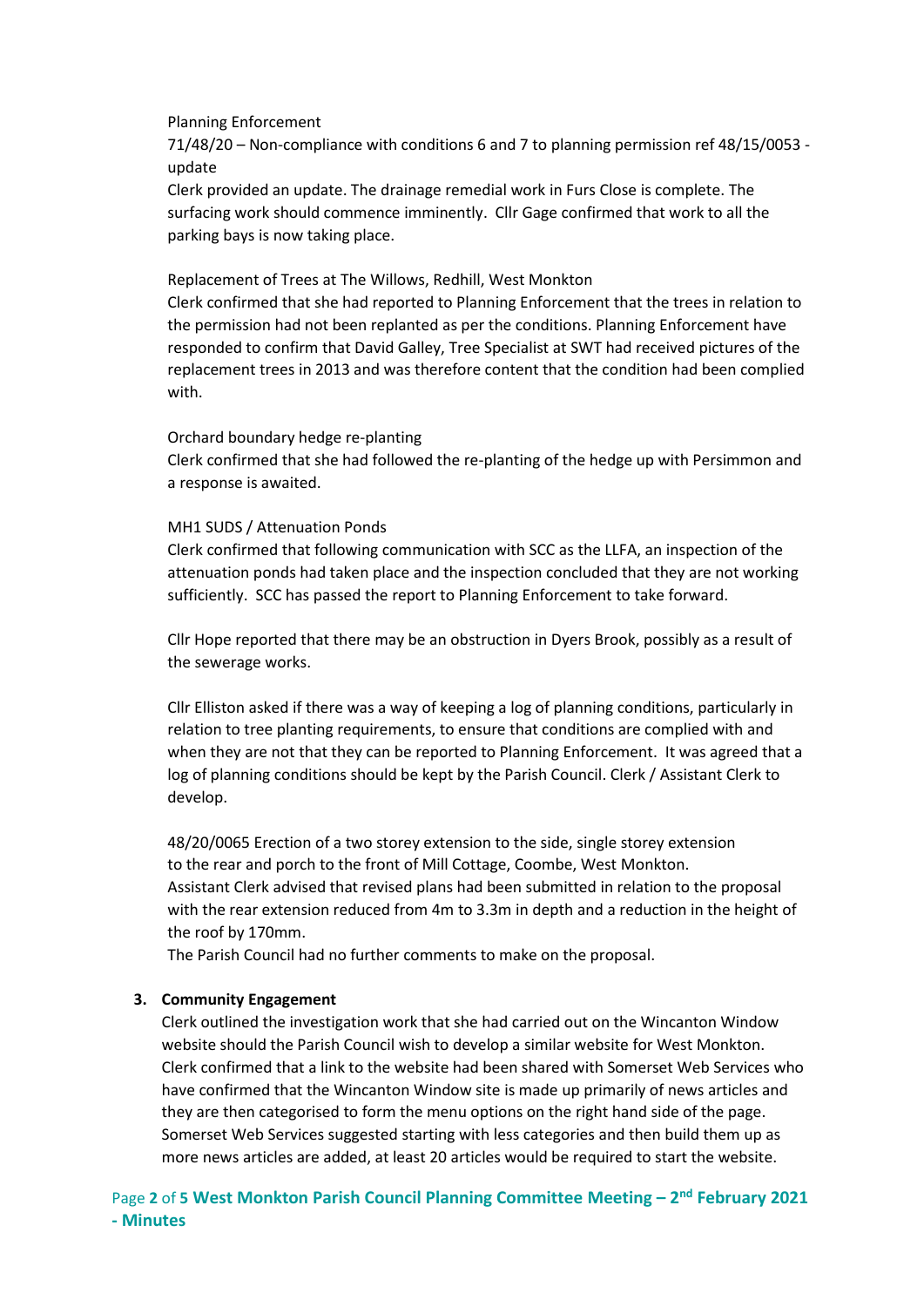Members of the community would submit articles for inclusion on the website. There is also the calendar available; again people could submit calendar entries. Clerk shared two example websites that Somerset Web Service have developed and outlined a quote provided by Somerset Web Services.

Clerk also confirmed that the building of new websites is a legitimate CIL expenditure so this could be considered as a CIL project.

Cllr Elliston confirmed that the developer of the Wincanton Window website would be willing to join a meeting of the Parish Council and outline the website and provide a quote to build a similar website for West Monkton.

It was agreed that the Wincanton Window Developer would be invited to join the February Parish Council meeting. Clerk to confirm an approximate time that the item will be discussed.

#### **4. Land next to Old West Monkton Primary School – Update**

Cllr Haskins provided the background to this item. During a discussion at Parish Surgery, Cllr David Fothergill indicated that SCC may be open to disposing of the land to the Parish Council. Possible uses of the land include allotments or a bike track. A consultation exercise with the community will be held about its use if the land can be acquired. Clerk is in contact with Charlie Field at SCC to find out if PC could acquire the land. Cllr Haskins to meet with fellow Councillors on Saturday morning at 10.30am at the location to review the condition of the land to inform a discussion about possible uses.

### **5. Defibrillator Update**

Clerk confirmed that the Defibrillator has been ordered and delivered. Delivery of the cabinet has been delayed but is expected shortly.

An electrician will be required to install the defibrillator.

Cllr Hall confirmed that a location for the defibrillator at Tacchi Morris has been identified. The proposed location is on the right hand side of the building so that it is close to the neighbouring sports hall.

The Governors now need to approve the proposed location, following which installation can be arranged.

Assistant Clerk outlined a request that she had received from a member of the public for a new dog bin to be installed by the Hyde Lane bridge over the canal. It was agreed that Assistant Clerk would make enquiries about the location and bin options / costs for consideration at the Parish Council meeting next week.

#### **6. Sports Pitches Update**

Cllr Hall provided an update. Information is still awaited from Persimmon about the inclusion of sports pitches in the new MH2 plan. Instead the original plan for MH2 that was shared previously with the Parish Council showing pitch provision in the school and on the green wedge has been shared with the Football Association. The Football Association has also been sent a copy of the pre-planning advice received from SWT.

The bringing in of the services onto the site needs to be negotiated with Persimmon. This will be covered during the meeting with them which is in the process of being arranged.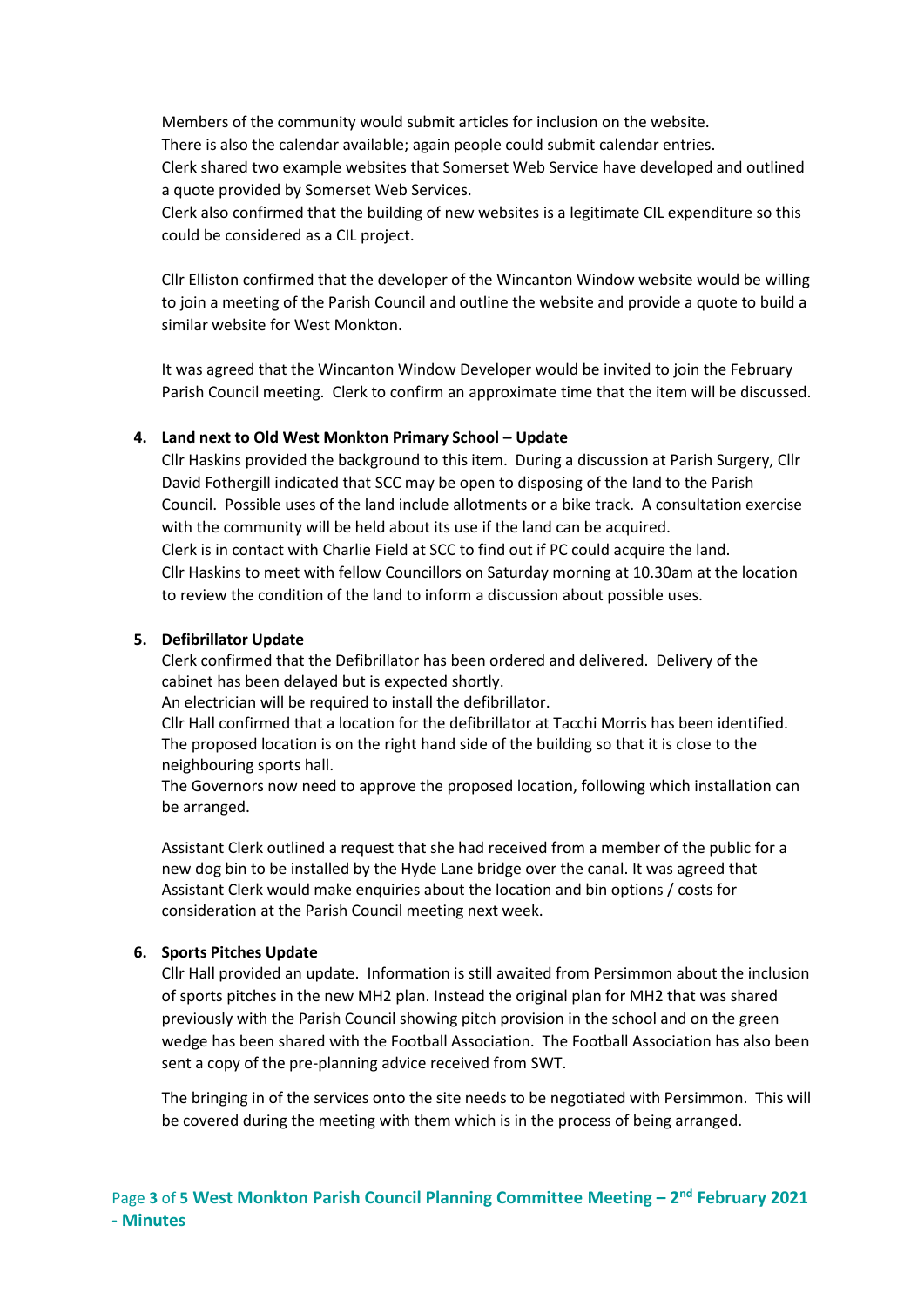Confirmation of the S106 contribution is also awaited from Persimmon. It was agreed that a letter would be sent to Persimmon requesting written confirmation of the amount.

Cllr Gage suggested that the Parish Council proceed with making the Planning Application. This suggestion will be considered at the Parish Council meeting next week so that a resolution can be made.

## **7. Neighbourhood Plan Progress Update**

Assistant Clerk provided a progress update. The map has been printed and dispatched to households in the two parishes.

The signage is also being developed by K Signs. Pictures of the signs were shared at the meeting. The signs are being produced over the next couple of weeks and will then be delivered to the Assistant Clerk's address. Parish Lengthsman to then install the signs to K Signs specifications.

## **8. Consultations**

Any consultations received up to and including 2nd February 2021

Data Layers Wish List – Survey - Stratton-on-the-Fosse PC, Somerset County Council (SCC) asked to be provided with a Top Ten Wish List of the data layers that parishes would like to see available from SCC.

Assistant Clerk confirmed that the deadline to respond to the survey was 31st January and it wasn't possible to get an extension. Cllr Cavill has instead responded on behalf of the Parish Council.

Letter from Stogursey Parish Council re S106 / CIL.

The contents of the letter was discussed. It was agreed that the Parish Council would not take any further action in relation to the letter.

SALC Training on Responding to Planning Applications – Cllr Hall provided an overview of the training. Cllr Hall confirmed that he had raised HIF funding for ERR2 and the advice received was to keep highlighting the fund to the developer. Cllr Hall also raised the reviewed NP and ask about the weight it has in relation to the expected MH2 planning application. SALC advised the Parish Council to submit the reviewed NP as soon as possible as upon doing so it will have some weight. Assistant Clerk confirmed that Kelvin Tutill was corresponding with Ann Rhodes at SWT this week to see what can be done and will provide an update at the Parish Council meeting next week.

Cllr Gage took the opportunity to provide some feedback on the NP Review Document.

## **9. Country Park**

This agenda item will be held in camera, members of the public and Councillors with conflicting interests participating in the virtual meeting are kindly requested to leave the meeting at this point.

Cllr Hall provided an update.

## **Further items discussed**

Cllr Cavill suggested that the Parish Council may wish to consider developing a list of Parish Council priorities. Cllr Cavill outlined some possible priorities that could be included.

Page 4 of 5 West Monkton Parish Council Planning Committee Meeting - 2<sup>nd</sup> February 2021 **- Minutes**